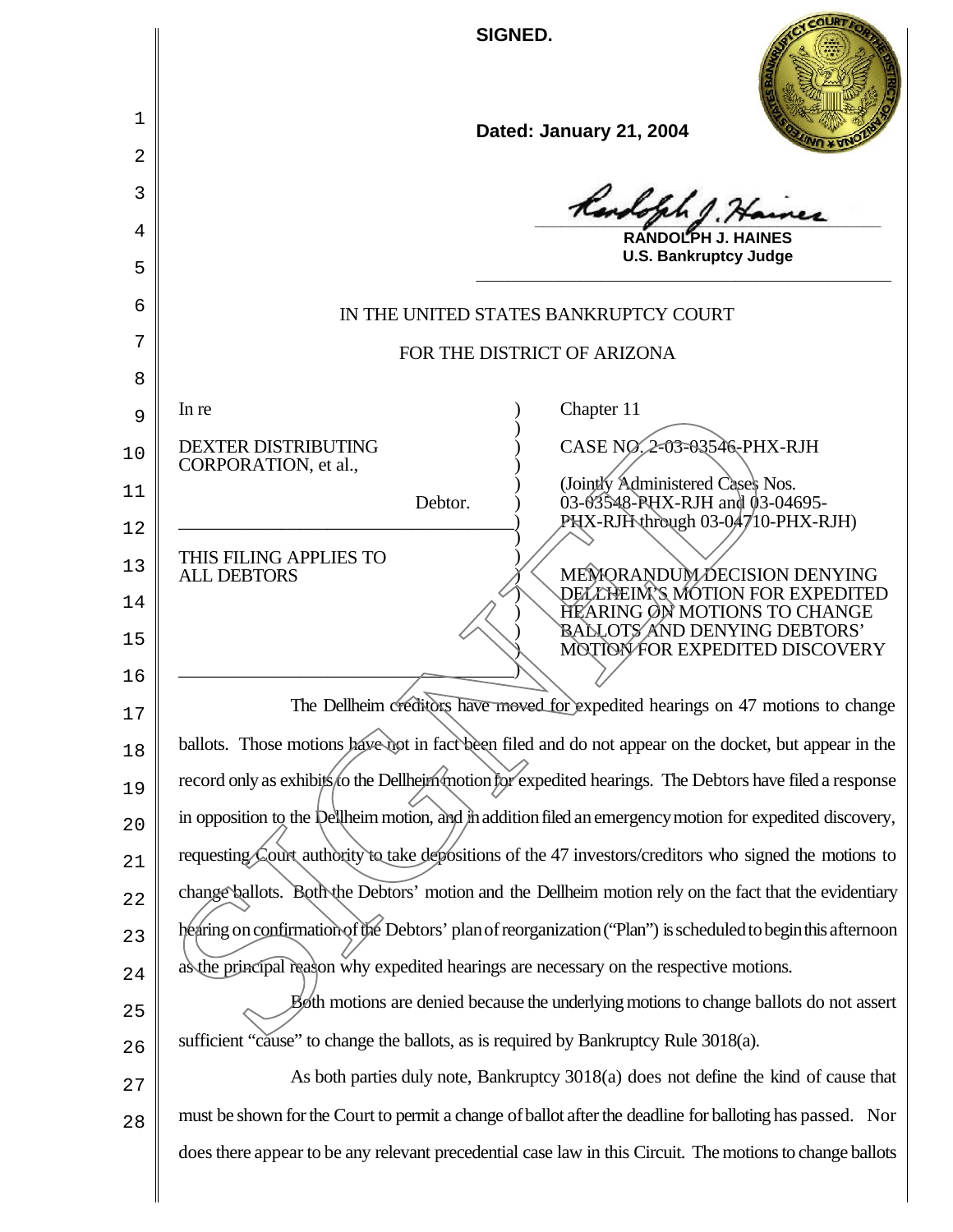1 2 3 4 rely on *dictum* in a Minnesota bankruptcy decision suggesting that misreading the terms of the proposed planofreorganizationmight constitute sufficient cause. *See InreKelloggSquare Partnership*, 160 B.R. 332, 334 (Bankr. D.Minn. 1993). Even if that were appropriate cause, however, the motions to change ballot do not allege that the signator creditor in fact misread or misunderstood the terms of the Plan.<sup>1</sup>

5 6 7 8 9 10 11 12 13 14 Nothing in the motions to change ballots suggests that the moving creditor misunderstood the Plan's treatment of the creditors' claims. Briefly summarized, the Plan provides that each of the creditors who have purportedly sought to change their ballots would share in the Receiver's distribution of \$14 million to be paid by the Debtors to the Receiver, and that such sharing would occur on the basis of the creditor's "net investment amount." This is what the Plan provides for those creditors who "opt in" to such treatment, as have all of the creditors who have filed motions to change ballots. The fact that the moving creditors did not misread or misunderstand those Planterms is most clearly demonstrated by the fact that the motions do notseek to change that treatment by opting out of that election. Nor do the motions to change ballots assert any confusion about the treatment such creditors would receive if they had elected to "opt out." of the creditor's "net investment amount." This is what the Plan provides for those creditors who "optim" to such treatment, as have all of the creditors who have filed profites to change ballots. The fact that the moving

15 16 17 18 19  $2.0$ The Dellheim motion for expedited hearing similarly does not assert any confusion about the terms of the two options provided by the Plan. To the contrary, the Dellheim motion asserts the alleged confusion exists with regard to the alternatives to confirmation of the Debtors' Plan. It asserts that the moving creditors failed to understand that a rejection of the Plan would "force Debtors to come forward with a more equitable Plan," Dellheim Motion at 5, or that "they could 'participate' in the Stipulation/Settlement and vote to 'reject' the Plan." Dellheim Motion at 8.

21 22 For several reasons, such alleged confusion regarding alternatives to confirmation of the Plan cannot constitute sufficient cause to permit a change of ballot.

23  $2.4$ 25 First,inanyconfirmationprocesstherewill always be some degree of confusionregarding the alternatives to confirmation of the plan. Usually, as is the case here, no such alternatives to the

26 27

<sup>28</sup> <sup>1</sup>The motions are identical forms, apparently drafted by Dellheim's attorney who does not represent the moving creditors.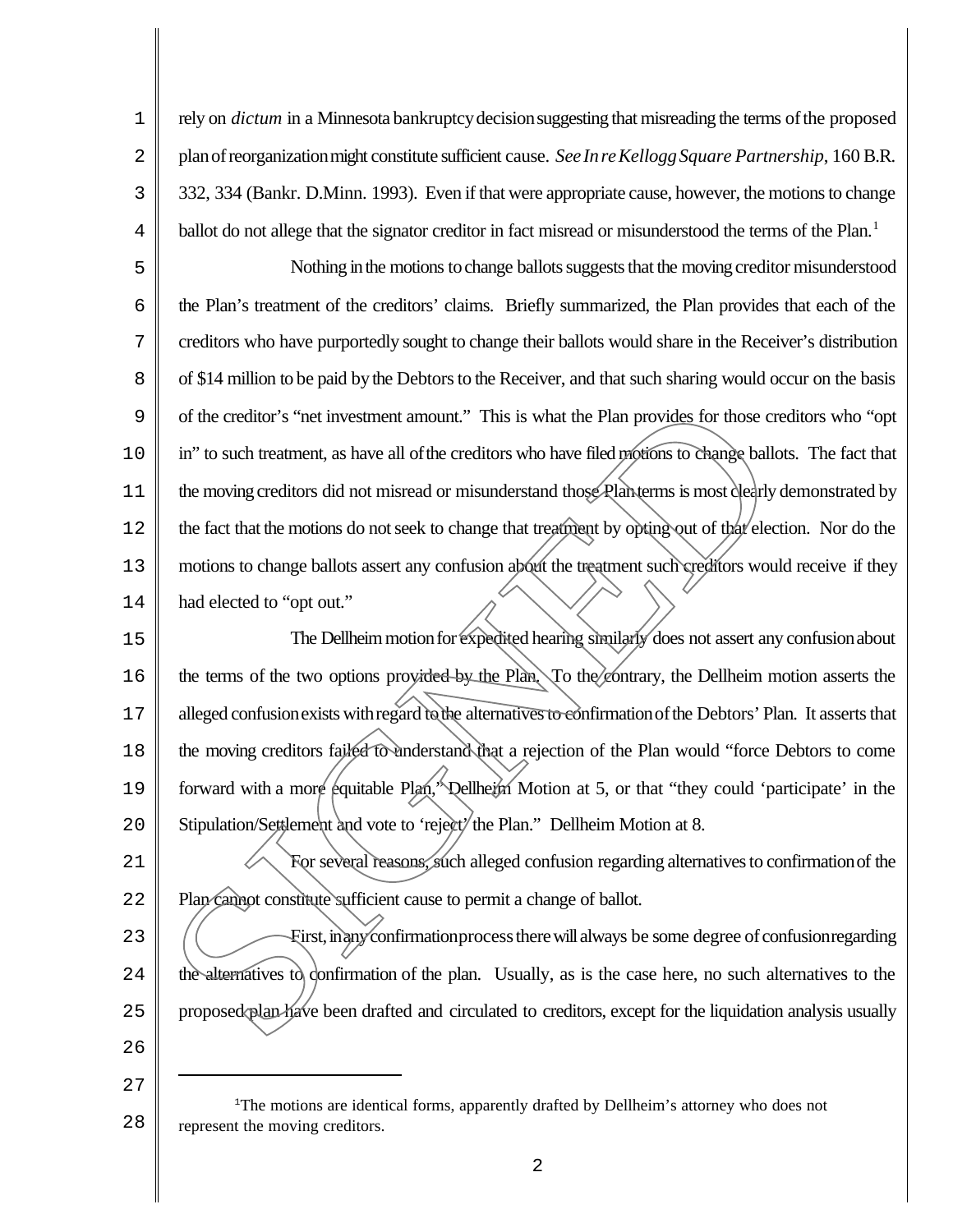1 2 3 4 5 contained in a disclosure statement to demonstrate compliance with the best interests test. As both a legal and practical matter, the alternatives to confirming a proposed plan are always an unknown. There will only be various parties' conflicting predictions of what will happen if a proposed plan is not confirmed. Therefore if confusion regarding the alternatives to the proposed plan were sufficient cause to change the ballot, the balloting process could never be concluded.

6 7 8 9 10 11 12 13 14 Moreover, if such uncertainty regarding alternatives to a proposed plan were sufficient cause to change a ballot, then certainly the drafters of the Code would have required the plan proponent to explain and evaluate such alternatives in the disclosure statement. This would permit all of the parties and the Court to be heard on the accuracy of the predictions of what alternatives might exist. Instead, however, the Code expressly provides that a disclosure statement "need not include such information about any other possible or proposed plan." Code § 1125(a)(1). This clearly indicates that the drafters of the Code did not intend to preclude uncertaintyregarding alternatives to a proposed plan, but instead intended that a proposed plan could be confirmed notwithstanding the ignorance of creditors as to what other alternatives might exist.

15 16 17 18 19  $2.0$ 21 22 23  $2.4$ 25 26 27 28 The alternative of which the moving creditors were allegedly ignorant does not realistically exist. The motions to change ballots assert: "If I had known that under the Plan I could 'participate' in the Stipulation/Settlement and vote to 'reject' the Plan  $\frac{1}{1}$  would have done so." As a practical matter, that option does not exist and never has. This is because if enough of these creditors so voted to reject the Plan, it does not appear that the Plancanbe confirmed. The Dellheim creditors themselves assert that ifsufficient creditors voted to reject the Plan, it would violate the absolute priorityrule and therefore could not be confirmed. In that case those creditors who voted to reject the Plan (and indeed all creditors regardless ofhowtheyvoted) would not in fact be able to participate in the stipulation/settlement, which is effective only if the Plan's confirmed. Indeed, in both a practical and a Kantian sense it would be irrational for creditors to want to participate in the settlement and yet vote to reject the Plan, because their rejecting votes would contribute to making the stipulation impossible. In any event, however, even if this were rational, the alleged misunderstanding about a non-existent alternative cannot possibly constitute cause to change a ballot. The movants cannot participate in the settlement if the Plan is not confirmed. Moreover, even if the type of alleged confusion asserted in the motions could constitute and the Court to be heard on the accuracy of the predictions of what alternatives might<br>browever, the Code expressly provides that a disclosure statement "need not include<br>about any other possible or proposed plan," Code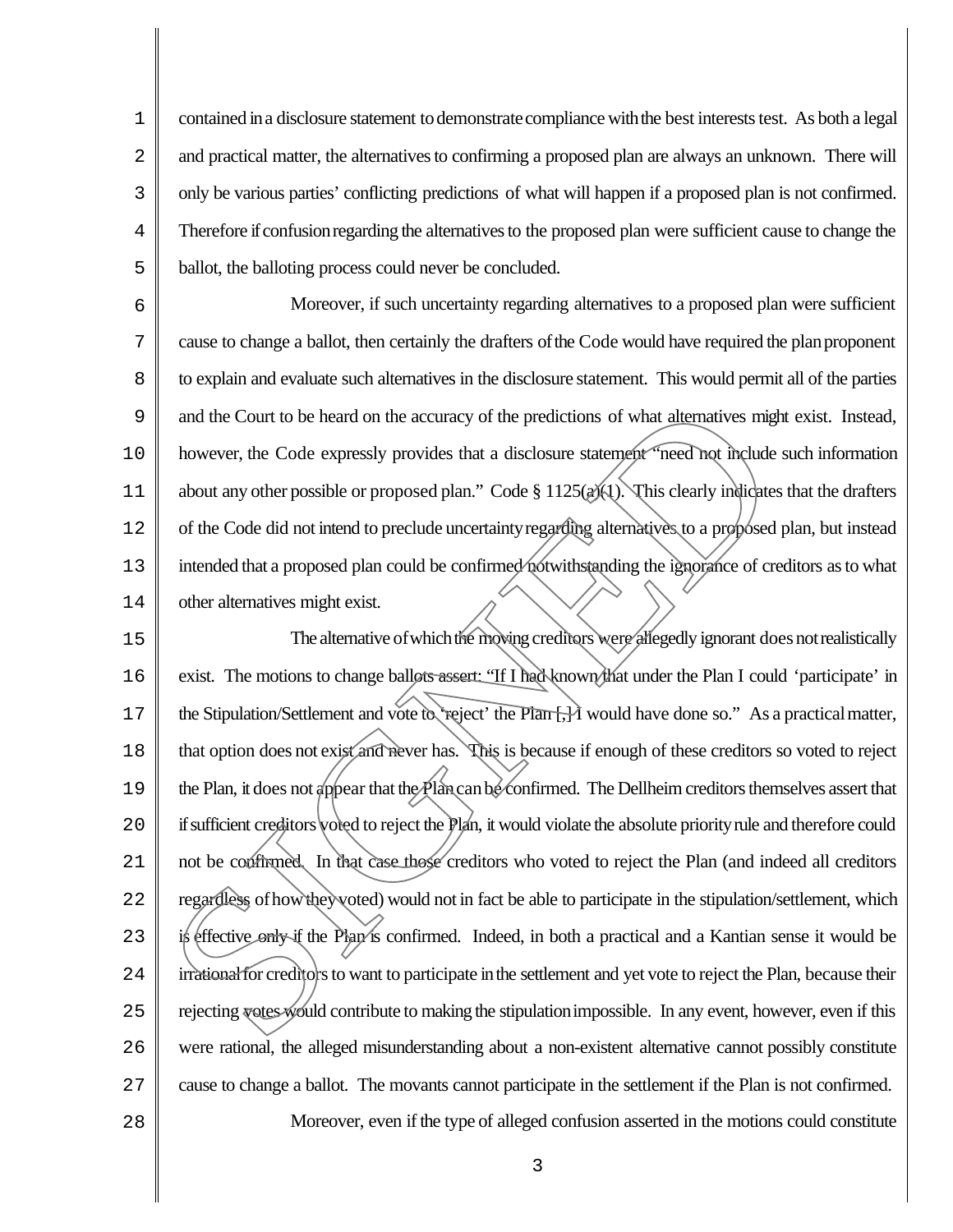1 2 3 4 5 6 7 8 9 10 11 12 13 14 15 16 17 cause to permit a ballot change, it appears here that the purported confusion arose only after the balloting deadline. The attorney for the Dellheim creditors admits having sent a letter to all "Class 3.B creditors that had voted to accept the Plan." Dellheim Motion at 4. That letter contained numerous inaccuracies that could account for any confusion that allegedly now exists. For example, the letter asserted that the Plan permits Taylor Coleman to "keep 100% of his 37 million dollars in stock," whereas in fact neither the Plan nor the Disclosure Statement ever put such a value on the stock. It asserted that permitting Coleman to keep his stock is a violation of the absolute priority rule even though the absolute priority rule did not apply to Class 3.B when the letter was sent because that class had accepted the Plan. The absolute priority rule is invoked only when a class of creditors rejects the plan, so there could not possibly be any violation of the rule with respect to an accepting class. The letter stated that Castle has "evaded" the absolute priority rule, when in fact Castle had done exactly what the Code contemplates, which is to propose a planthat obtains the acceptance of creditors. The letter stated that opting in to the stipulation in aid of confirmation would entitle the creditor "at minimum, to recover 56% of your net investment if the Castle plan is confirmed," without disclosing that such minimum recovery is not available if the creditors' rejections cause the plannot to be confirmed. The letter stated that denial of confirmation of the Debtors' plan "could open the door for alternative plans, such as the 'Molina' Plan which is being proposed," when in fact the Molina plan had not been proposed by the time of the balloting deadline.<sup>2</sup> absolute priority rule is invoked only when a class of creditors rejects the plan, so there could not possibly<br>be any violation of the nule with respect to an accepting class. The felter stated that Castle has "evalued"<br>th

18 19  $2.0$ 21 22 23  $2.4$ Thus prior to signing their motions to change ballot, the moving creditors received a substantial amount of information and argument from Dellheim's attorney. Some of this information and argument was clearly wrong, such as the assertion that the Plan violated the absolute priority rule and the prohibition on unfair discrimination, neither of which applied to the Plan as of the conclusion of the balloting. Some of the information is certainly debatable, such as Dellheim's calculation of what

25 26 27 28 <sup>2</sup>Debtors contend that the December 19 letter included as an exhibit to the Dellheim motion was not in fact the letter that was sent to creditors by Dellheim's attorney, but that instead Dellheim's attorney sent a December 31 letter that is attached to the Debtors' response to Dellheim's motion. The key difference between the two form letters appears to be the reference to the Molina plan in the December 31 letter. The Molina plan was apparently filed as an exhibit to a disclosure statement that was filed on January 6, 2004.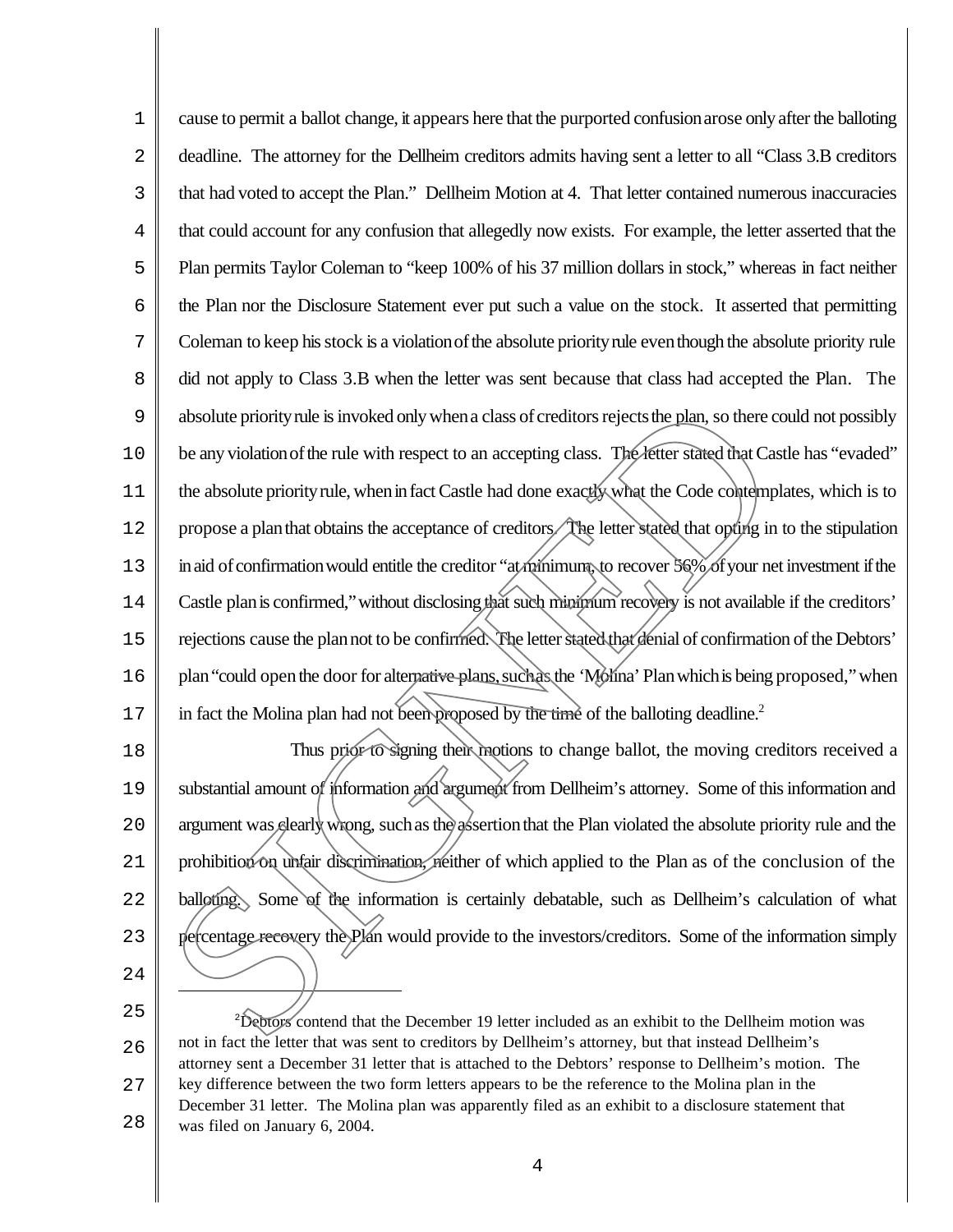1 did not exist as of the conclusion of the balloting, such as the Molina plan.

2 3 4 5 6 7 8 9 10 11 12 It is therefore entirely possible, if not likely, that any purported confusion that now exists among these creditors in fact arose only after the balloting was concluded, and only after receipt of the arguments of Dellheim's attorney. As a legal matter, this Court does not believe that "cause" to permit a ballot change could ever consist of confusion or information that arises only after the conclusionofthe balloting. And as a practicalmatterit maynowbe impossible to unring the bell to ascertain exactly what the creditors knew and understood as of the balloting deadline, instead of what they subsequently learned. Instead of permitting suchsatellite discoveryand litigation, the Court will regard the best and conclusive evidence of what the creditors understood and intended is the ballot they actually signed and submitted prior to the ballot deadline, so long as it itself is not ambiguous. As the Court has previously noted, the ballot forms were simple and unambiguous, and the ballot form to "opt in" to the settlement clearly provided the opportunity for the creditor also to vote to reject the Plan.

13 14 15 16 17 18 19  $2.0$ 21 Finally, the Dellheim letter of December 31 was in practical effect a solicitation for the Molina plan, whose disclosure statement had not yet been approved. Neither the language of the Code nor decisions of the Ninth Circuit make clear whether such solicitation is permissible after one disclosure statement has been approved even though no disclosure statement has been approved with respect to the plan being solicited. But even if such solicitation does not in itself constitute a violation of § 1125(b), grounds for denial of its confirmation pursuant to §§ 1129(a)(2) or (3), or grounds for designation and disqualification of the votes obtained as a result of such solicitation pursuant to §§ 1126(b) or (e), such solicitation certainly cannot be permitted to create the "cause" to change a ballot with respect to another plan that was properly solicited. evidence of what the creditors understood and intended is the ballot they actually signed and spirot of the ballot deadline, so long as it itself is not ambiguous. As the Cong has previously n<br>ballot forms were simple and

- 22 23  $2.4$ For these reasons, the Dellheim motion for expedited hearing on the unfiled motions to change ballots, and the Debtors' motionfor authorityto conduct expedited discovery with respect to the
	-

27

26

25

28